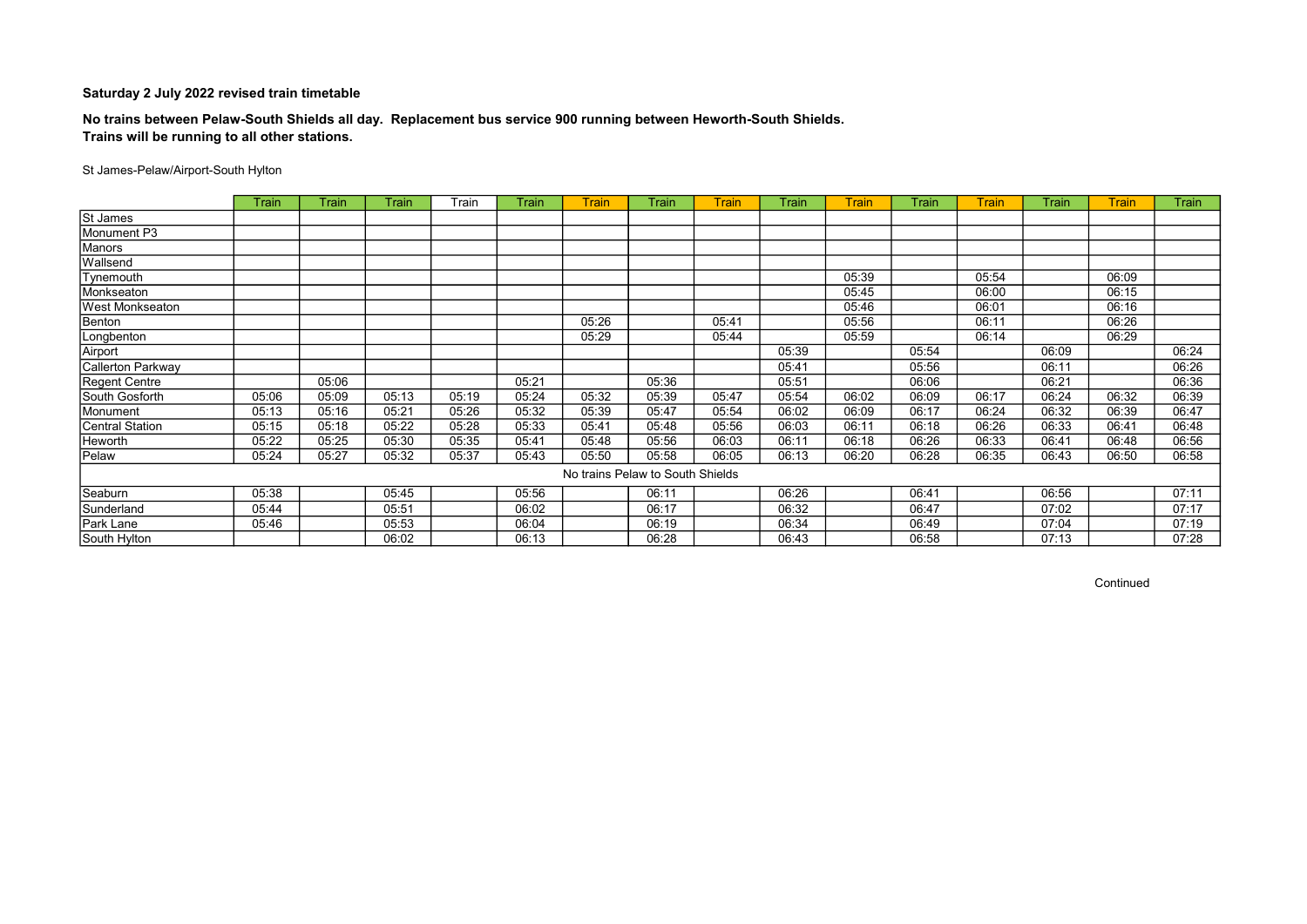No trains between Pelaw-South Shields all day. Replacement bus service 900 running between Heworth-South Shields. Trains will be running to all other stations.

|                        | <b>Train</b> | Train | <b>Train</b> | <b>Train</b> | <b>Train</b> | <b>Train</b> | <b>Train</b>                     | Train | <b>Train</b> | Train | <b>Train</b> | Train | <b>Train</b> | Train | <b>Train</b> |
|------------------------|--------------|-------|--------------|--------------|--------------|--------------|----------------------------------|-------|--------------|-------|--------------|-------|--------------|-------|--------------|
| St James               |              |       | 06:15        |              | 06:30        |              | 06:45                            |       | 07:00        |       | 07:15        |       | 07:30        |       | 07:44        |
| Monument P3            | 06:01        |       | 06:16        |              | 06:31        |              | 06:46                            |       | 07:01        |       | 07:16        |       | 07:31        |       | 07:46        |
| Manors                 | 06:03        |       | 06:18        |              | 06:33        |              | 06:48                            |       | 07:03        |       | 07:18        |       | 07:33        |       | 07:47        |
| Wallsend               | 06:11        |       | 06:26        |              | 06:41        |              | 06:56                            |       | 07:11        |       | 07:26        |       | 07:41        |       | 07:56        |
| Tynemouth              | 06:24        |       | 06:39        |              | 06:54        |              | 07:09                            |       | 07:24        |       | 07:39        |       | 07:54        |       | 08:08        |
| Monkseaton             | 06:30        |       | 06:45        |              | 07:00        |              | 07:15                            |       | 07:30        |       | 07:45        |       | 08:00        |       | 08:14        |
| <b>West Monkseaton</b> | 06:31        |       | 06:46        |              | 07:01        |              | 07:16                            |       | 07:31        |       | 07:46        |       | 08:01        |       | 08:16        |
| Benton                 | 06:41        |       | 06:56        |              | 07:11        |              | 07:26                            |       | 07:41        |       | 07:56        |       | 08:11        |       | 08:25        |
| Longbenton             | 06:44        |       | 06:59        |              | 07:14        |              | 07:29                            |       | 07:44        |       | 07:59        |       | 08:14        |       | 08:28        |
| Airport                |              | 06:39 |              | 06:54        |              | 07:09        |                                  | 07:24 |              | 07:39 |              | 07:54 |              | 08:09 |              |
| Callerton Parkway      |              | 06:41 |              | 06:56        |              | 07:11        |                                  | 07:26 |              | 07:41 |              | 07:56 |              | 08:11 |              |
| <b>Regent Centre</b>   |              | 06:51 |              | 07:06        |              | 07:21        |                                  | 07:36 |              | 07:51 |              | 08:06 |              | 08:21 |              |
| South Gosforth         | 06:47        | 06:54 | 07:02        | 07:09        | 07:17        | 07:24        | 07:32                            | 07:39 | 07:47        | 07:54 | 08:02        | 08:09 | 08:17        | 08:24 | 08:31        |
| Monument               | 06:54        | 07:02 | 07:09        | 07:17        | 07:24        | 07:32        | 07:39                            | 07:47 | 07:54        | 08:02 | 08:09        | 08:17 | 08:24        | 08:32 | 08:39        |
| <b>Central Station</b> | 06:56        | 07:03 | 07:11        | 07:18        | 07:26        | 07:33        | 07:41                            | 07:48 | 07:56        | 08:03 | 08:11        | 08:18 | 08:26        | 08:33 | 08:40        |
| Heworth                | 07:03        | 07:11 | 07:18        | 07:26        | 07:33        | 07:41        | 07:48                            | 07:56 | 08:03        | 08:11 | 08:18        | 08:26 | 08:33        | 08:41 | 08:48        |
| Pelaw                  | 07:05        | 07:13 | 07:20        | 07:28        | 07:35        | 07:43        | 07:50                            | 07:58 | 08:05        | 08:13 | 08:20        | 08:28 | 08:35        | 08:43 | 08:50        |
|                        |              |       |              |              |              |              | No trains Pelaw to South Shields |       |              |       |              |       |              |       |              |
| Seaburn                |              | 07:26 |              | 07:41        |              | 07:56        |                                  | 08:11 |              | 08:26 |              | 08:41 |              | 08:56 |              |
| Sunderland             |              | 07:32 |              | 07:47        |              | 08:02        |                                  | 08:17 |              | 08:32 |              | 08:47 |              | 09:02 |              |
| Park Lane              |              | 07:34 |              | 07:49        |              | 08:04        |                                  | 08:19 |              | 08:34 |              | 08:49 |              | 09:04 |              |
| South Hylton           |              | 07:43 |              | 07:58        |              | 08:13        |                                  | 08:28 |              | 08:43 |              | 08:58 |              | 09:13 |              |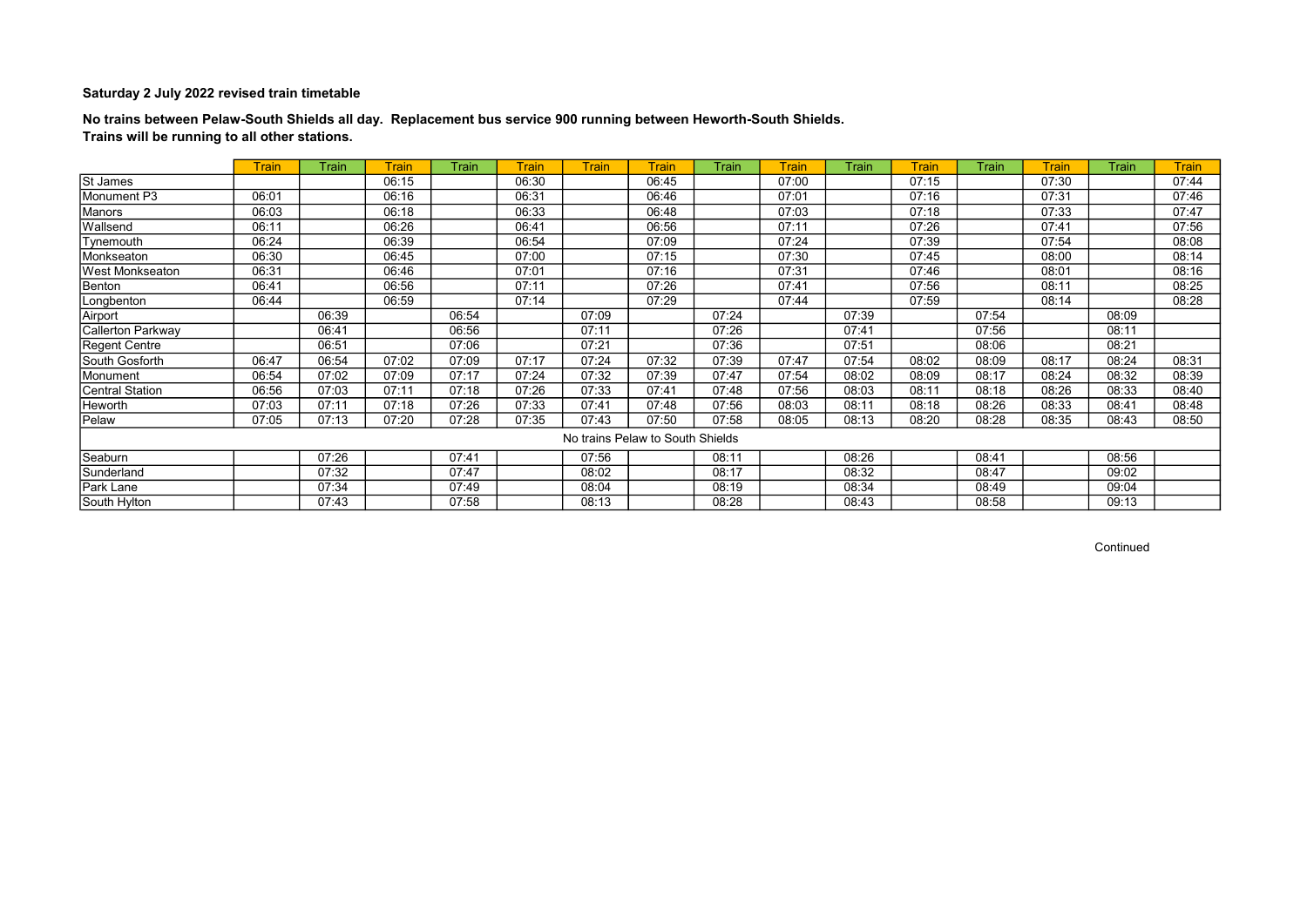No trains between Pelaw-South Shields all day. Replacement bus service 900 running between Heworth-South Shields. Trains will be running to all other stations.

|                        | Train | <b>Train</b> | Train | Train | <b>Train</b> | <b>Train</b> | Train                            | Train | Train | <b>Train</b> | Train | <b>Train</b> | Train | <b>Train</b> | <b>Train</b> |
|------------------------|-------|--------------|-------|-------|--------------|--------------|----------------------------------|-------|-------|--------------|-------|--------------|-------|--------------|--------------|
| St James               |       | 07:59        |       | 08:13 |              | 08:25        |                                  | 08:37 |       | 08:49        |       | 09:01        |       | 09:13        |              |
| Monument P3            |       | 08:01        |       | 08:14 |              | 08:27        |                                  | 08:39 |       | 08:51        |       | 09:03        |       | 09:15        |              |
| Manors                 |       | 08:02        |       | 08:16 |              | 08:28        |                                  | 08:40 |       | 08:52        |       | 09:04        |       | 09:16        |              |
| Wallsend               |       | 08:11        |       | 08:24 |              | 08:37        |                                  | 08:49 |       | 09:01        |       | 09:13        |       | 09:25        |              |
| Tynemouth              |       | 08:23        |       | 08:37 |              | 08:50        |                                  | 09:02 |       | 09:14        |       | 09:26        |       | 09:38        |              |
| Monkseaton             |       | 08:29        |       | 08:43 |              | 08:56        |                                  | 09:08 |       | 09:20        |       | 09:32        |       | 09:44        |              |
| West Monkseaton        |       | 08:31        |       | 08:44 |              | 08:58        |                                  | 09:10 |       | 09:22        |       | 09:34        |       | 09:46        |              |
| Benton                 |       | 08:40        |       | 08:54 |              | 09:07        |                                  | 09:19 |       | 09:31        |       | 09:43        |       | 09:55        |              |
| Longbenton             |       | 08:43        |       | 08:57 |              | 09:10        |                                  | 09:22 |       | 09:34        |       | 09:46        |       | 09:58        |              |
| Airport                | 08:24 |              | 08:39 |       | 08:51        |              | 09:03                            |       | 09:16 |              | 09:28 |              | 09:40 |              | 09:52        |
| Callerton Parkway      | 08:26 |              | 08:41 |       | 08:53        |              | 09:05                            |       | 09:18 |              | 09:30 |              | 09:42 |              | 09:54        |
| <b>Regent Centre</b>   | 08:36 |              | 08:51 |       | 09:04        |              | 09:16                            |       | 09:28 |              | 09:40 |              | 09:52 |              | 10:04        |
| South Gosforth         | 08:39 | 08:46        | 08:54 | 09:00 | 09:07        | 09:13        | 09:19                            | 09:25 | 09:31 | 09:37        | 09:43 | 09:49        | 09:55 | 10:01        | 10:07        |
| Monument               | 08:47 | 08:54        | 09:02 | 09:08 | 09:15        | 09:22        | 09:28                            | 09:34 | 09:40 | 09:46        | 09:52 | 09:58        | 10:04 | 10:10        | 10:16        |
| <b>Central Station</b> | 08:48 | 08:55        | 09:03 | 09:10 | 09:17        | 09:23        | 09:29                            | 09:35 | 09:41 | 09:47        | 09:53 | 09:59        | 10:05 | 10:11        | 10:17        |
| Heworth                | 08:56 | 09:03        | 09:11 | 09:17 | 09:24        | 09:31        | 09:37                            | 09:43 | 09:49 | 09:55        | 10:01 | 10:07        | 10:13 | 10:19        | 10:25        |
| Pelaw                  | 08:58 | 09:05        | 09:13 | 09:19 | 09:26        | 09:33        | 09:39                            | 09:45 | 09:51 | 09:57        | 10:03 | 10:09        | 10:15 | 10:21        | 10:27        |
|                        |       |              |       |       |              |              | No trains Pelaw to South Shields |       |       |              |       |              |       |              |              |
| Seaburn                | 09:11 |              | 09:26 |       | 09:39        |              | 09:52                            |       | 10:04 |              | 10:16 |              | 10:28 |              | 10:40        |
| Sunderland             | 09:17 |              | 09:32 |       | 09:46        |              | 09:58                            |       | 10:10 |              | 10:22 |              | 10:34 |              | 10:46        |
| Park Lane              | 09:19 |              | 09:34 |       | 09:47        |              | 10:00                            |       | 10:12 |              | 10:24 |              | 10:36 |              | 10:48        |
| South Hylton           | 09:28 |              | 09:43 |       | 09:56        |              | 10:09                            |       | 10:21 |              | 10:33 |              | 10:45 |              | 10:57        |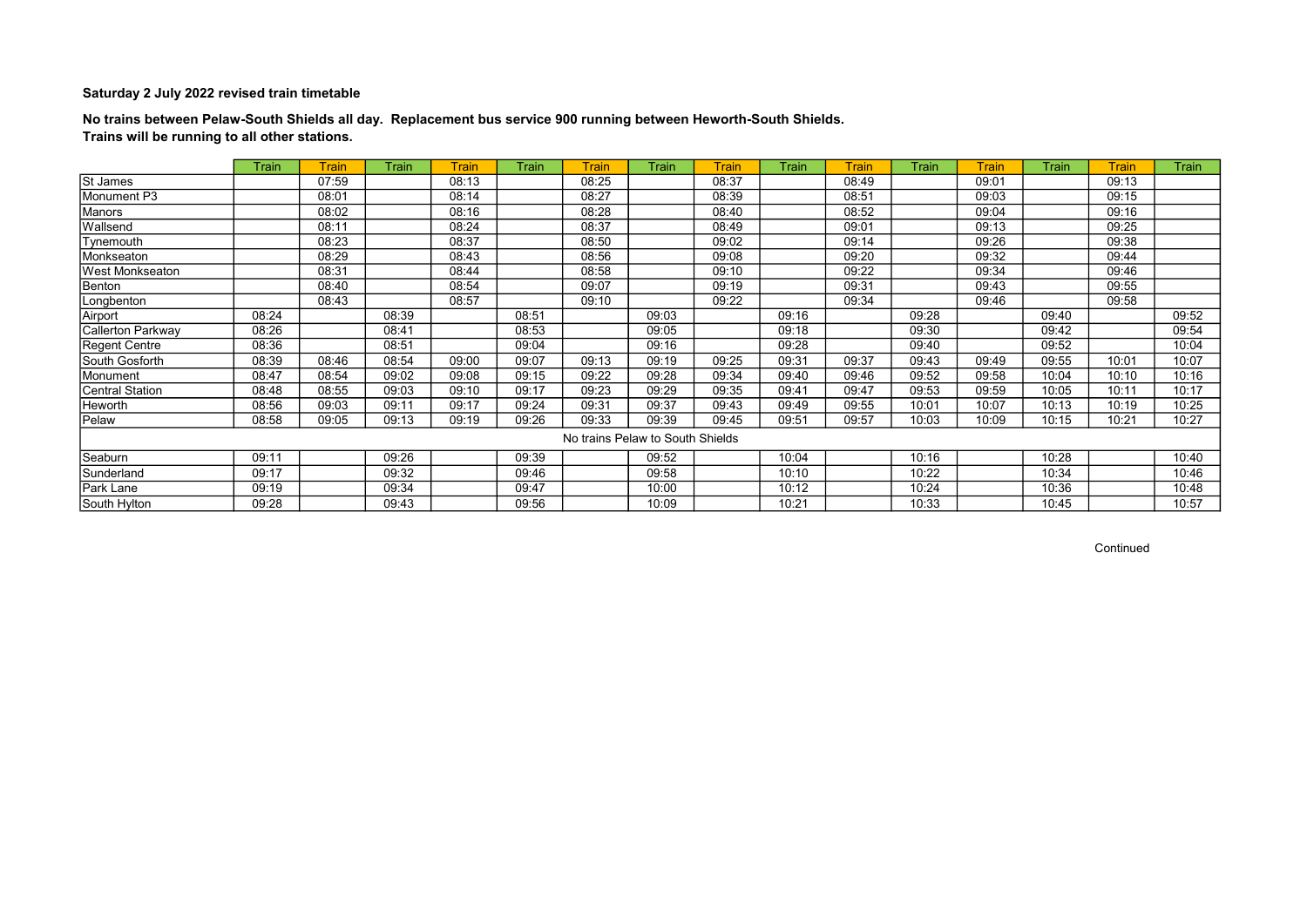No trains between Pelaw-South Shields all day. Replacement bus service 900 running between Heworth-South Shields. Trains will be running to all other stations.

|                          | <b>Train</b> | Train | <b>Train</b> | <b>Train</b> | <b>Train</b> | Train | <b>Train</b>                     | Train | <b>Train</b> | <b>Train</b> | <b>Train</b> | Train | <b>Train</b> | Train | <b>Train</b> |
|--------------------------|--------------|-------|--------------|--------------|--------------|-------|----------------------------------|-------|--------------|--------------|--------------|-------|--------------|-------|--------------|
| St James                 | 09:25        |       | 09:37        |              | 09:49        |       | 10:01                            |       | 10:13        |              | 10:25        |       | 10:37        |       | 10:49        |
| Monument P3              | 09:27        |       | 09:39        |              | 09:51        |       | 10:03                            |       | 10:15        |              | 10:27        |       | 10:39        |       | 10:51        |
| Manors                   | 09:28        |       | 09:40        |              | 09:52        |       | 10:04                            |       | 10:16        |              | 10:28        |       | 10:40        |       | 10:52        |
| Wallsend                 | 09:37        |       | 09:49        |              | 10:01        |       | 10:13                            |       | 10:25        |              | 10:37        |       | 10:49        |       | 11:01        |
| Tynemouth                | 09:50        |       | 10:02        |              | 10:14        |       | 10:26                            |       | 10:38        |              | 10:50        |       | 11:02        |       | 11:14        |
| Monkseaton               | 09:56        |       | 10:08        |              | 10:20        |       | 10:32                            |       | 10:44        |              | 10:56        |       | 11:08        |       | 11:20        |
| West Monkseaton          | 09:58        |       | 10:10        |              | 10:22        |       | 10:34                            |       | 10:46        |              | 10:58        |       | 11:10        |       | 11:22        |
| Benton                   | 10:07        |       | 10:19        |              | 10:31        |       | 10:43                            |       | 10:55        |              | 11:07        |       | 11:19        |       | 11:31        |
| Longbenton               | 10:10        |       | 10:22        |              | 10:34        |       | 10:46                            |       | 10:58        |              | 11:10        |       | 11:22        |       | 11:34        |
| Airport                  |              | 10:03 |              | 10:16        |              | 10:28 |                                  | 10:40 |              | 10:52        |              | 11:04 |              | 11:16 |              |
| <b>Callerton Parkway</b> |              | 10:05 |              | 10:18        |              | 10:30 |                                  | 10:42 |              | 10:54        |              | 11:06 |              | 11:18 |              |
| Regent Centre            |              | 10:16 |              | 10:28        |              | 10:40 |                                  | 10:52 |              | 11:04        |              | 11:16 |              | 11:28 |              |
| South Gosforth           | 10:13        | 10:19 | 10:25        | 10:31        | 10:37        | 10:43 | 10:49                            | 10:55 | 11:01        | 11:07        | 11:13        | 11:19 | 11:25        | 11:31 | 11:37        |
| Monument                 | 10:22        | 10:28 | 10:34        | 10:40        | 10:46        | 10:52 | 10:58                            | 11:04 | 11:10        | 11:16        | 11:22        | 11:28 | 11:34        | 11:40 | 11:46        |
| <b>Central Station</b>   | 10:23        | 10:29 | 10:35        | 10:41        | 10:47        | 10:53 | 10:59                            | 11:05 | 11:11        | 11:17        | 11:23        | 11:29 | 11:35        | 11:41 | 11:47        |
| Heworth                  | 10:31        | 10:37 | 10:43        | 10:49        | 10:55        | 11:01 | 11:07                            | 11:13 | 11:19        | 11:25        | 11:31        | 11:37 | 11:43        | 11:49 | 11:55        |
| Pelaw                    | 10:33        | 10:39 | 10:45        | 10:51        | 10:57        | 11:03 | 11:09                            | 11:15 | 11:21        | 11:27        | 11:33        | 11:39 | 11:45        | 11:51 | 11:57        |
|                          |              |       |              |              |              |       | No trains Pelaw to South Shields |       |              |              |              |       |              |       |              |
| Seaburn                  |              | 10:52 |              | 11:04        |              | 11:16 |                                  | 11:28 |              | 11:40        |              | 11:52 |              | 12:04 |              |
| Sunderland               |              | 10:58 |              | 11:10        |              | 11:22 |                                  | 11:34 |              | 11:46        |              | 11:58 |              | 12:10 |              |
| Park Lane                |              | 11:00 |              | 11:12        |              | 11:24 |                                  | 11:36 |              | 11:48        |              | 12:00 |              | 12:12 |              |
| South Hylton             |              | 11:09 |              | 11:21        |              | 11:33 |                                  | 11:45 |              | 11:57        |              | 12:09 |              | 12:21 |              |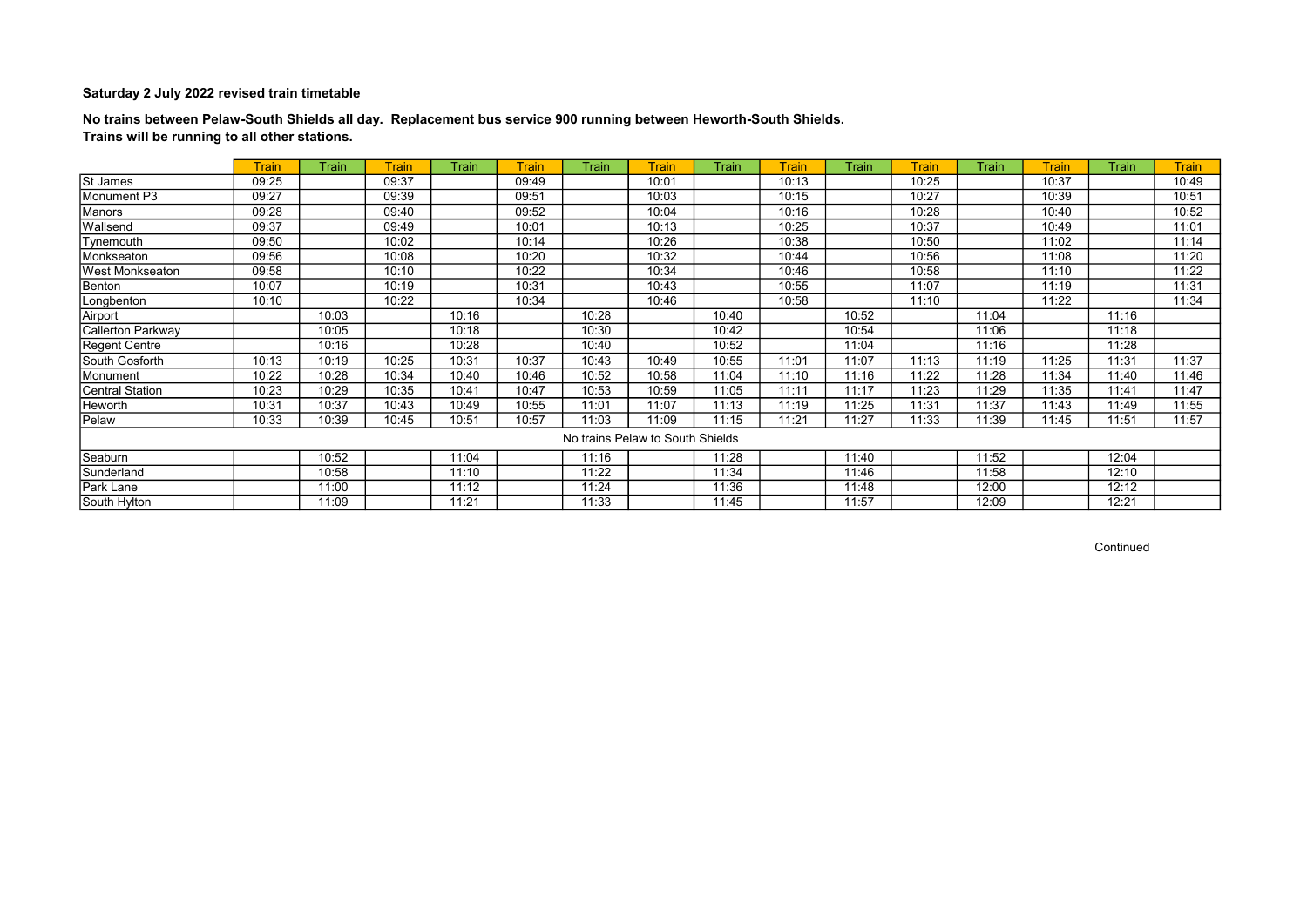No trains between Pelaw-South Shields all day. Replacement bus service 900 running between Heworth-South Shields. Trains will be running to all other stations.

|                          | Train | Train | <b>Train</b> | <b>Train</b> | <b>Train</b> | <b>Train</b>                     | Train | Train | Train | <b>Train</b> | Train | <b>Train</b> | Train | <b>Train</b> | <b>Train</b> |
|--------------------------|-------|-------|--------------|--------------|--------------|----------------------------------|-------|-------|-------|--------------|-------|--------------|-------|--------------|--------------|
| St James                 |       | 11:01 |              | 11:13        |              | 11:25                            |       | 11:37 |       | 11:49        |       | 12:01        |       | 12:13        |              |
| Monument P3              |       | 11:03 |              | 11:15        |              | 11:27                            |       | 11:39 |       | 11:51        |       | 12:03        |       | 12:15        |              |
| Manors                   |       | 11:04 |              | 11:16        |              | 11:28                            |       | 11:40 |       | 11:52        |       | 12:04        |       | 12:16        |              |
| Wallsend                 |       | 11:13 |              | 11:25        |              | 11:37                            |       | 11:49 |       | 12:01        |       | 12:13        |       | 12:25        |              |
| Tynemouth                |       | 11:26 |              | 11:38        |              | 11:50                            |       | 12:02 |       | 12:14        |       | 12:26        |       | 12:38        |              |
| Monkseaton               |       | 11:32 |              | 11:44        |              | 11:56                            |       | 12:08 |       | 12:20        |       | 12:32        |       | 12:44        |              |
| West Monkseaton          |       | 11:34 |              | 11:46        |              | 11:58                            |       | 12:10 |       | 12:22        |       | 12:34        |       | 12:46        |              |
| Benton                   |       | 11:43 |              | 11:55        |              | 12:07                            |       | 12:19 |       | 12:31        |       | 12:43        |       | 12:55        |              |
| Longbenton               |       | 11:46 |              | 11:58        |              | 12:10                            |       | 12:22 |       | 12:34        |       | 12:46        |       | 12:58        |              |
| Airport                  | 11:28 |       | 11:40        |              | 11:52        |                                  | 12:04 |       | 12:16 |              | 12:28 |              | 12:40 |              | 12:52        |
| <b>Callerton Parkway</b> | 11:30 |       | 11:42        |              | 11:54        |                                  | 12:06 |       | 12:18 |              | 12:30 |              | 12:42 |              | 12:54        |
| Regent Centre            | 11:40 |       | 11:52        |              | 12:04        |                                  | 12:16 |       | 12:28 |              | 12:40 |              | 12:52 |              | 13:04        |
| South Gosforth           | 11:43 | 11:49 | 11:55        | 12:01        | 12:07        | 12:13                            | 12:19 | 12:25 | 12:31 | 12:37        | 12:43 | 12:49        | 12:55 | 13:01        | 13:07        |
| Monument                 | 11:52 | 11:58 | 12:04        | 12:10        | 12:16        | 12:22                            | 12:28 | 12:34 | 12:40 | 12:46        | 12:52 | 12:58        | 13:04 | 13:10        | 13:16        |
| <b>Central Station</b>   | 11:53 | 11:59 | 12:05        | 12:11        | 12:17        | 12:23                            | 12:29 | 12:35 | 12:41 | 12:47        | 12:53 | 12:59        | 13:05 | 13:11        | 13:17        |
| Heworth                  | 12:01 | 12:07 | 12:13        | 12:19        | 12:25        | 12:31                            | 12:37 | 12:43 | 12:49 | 12:55        | 13:01 | 13:07        | 13:13 | 13:19        | 13:25        |
| Pelaw                    | 12:03 | 12:09 | 12:15        | 12:21        | 12:27        | 12:33                            | 12:39 | 12:45 | 12:51 | 12:57        | 13:03 | 13:09        | 13:15 | 13:21        | 13:27        |
|                          |       |       |              |              |              | No trains Pelaw to South Shields |       |       |       |              |       |              |       |              |              |
| Seaburn                  | 12:16 |       | 12:28        |              | 12:40        |                                  | 12:52 |       | 13:04 |              | 13:16 |              | 13:28 |              | 13:40        |
| Sunderland               | 12:22 |       | 12:34        |              | 12:46        |                                  | 12:58 |       | 13:10 |              | 13:22 |              | 13:34 |              | 13:46        |
| Park Lane                | 12:24 |       | 12:36        |              | 12:48        |                                  | 13:00 |       | 13:12 |              | 13:24 |              | 13:36 |              | 13:48        |
| South Hylton             | 12:33 |       | 12:45        |              | 12:57        |                                  | 13:09 |       | 13:21 |              | 13:33 |              | 13:45 |              | 13:57        |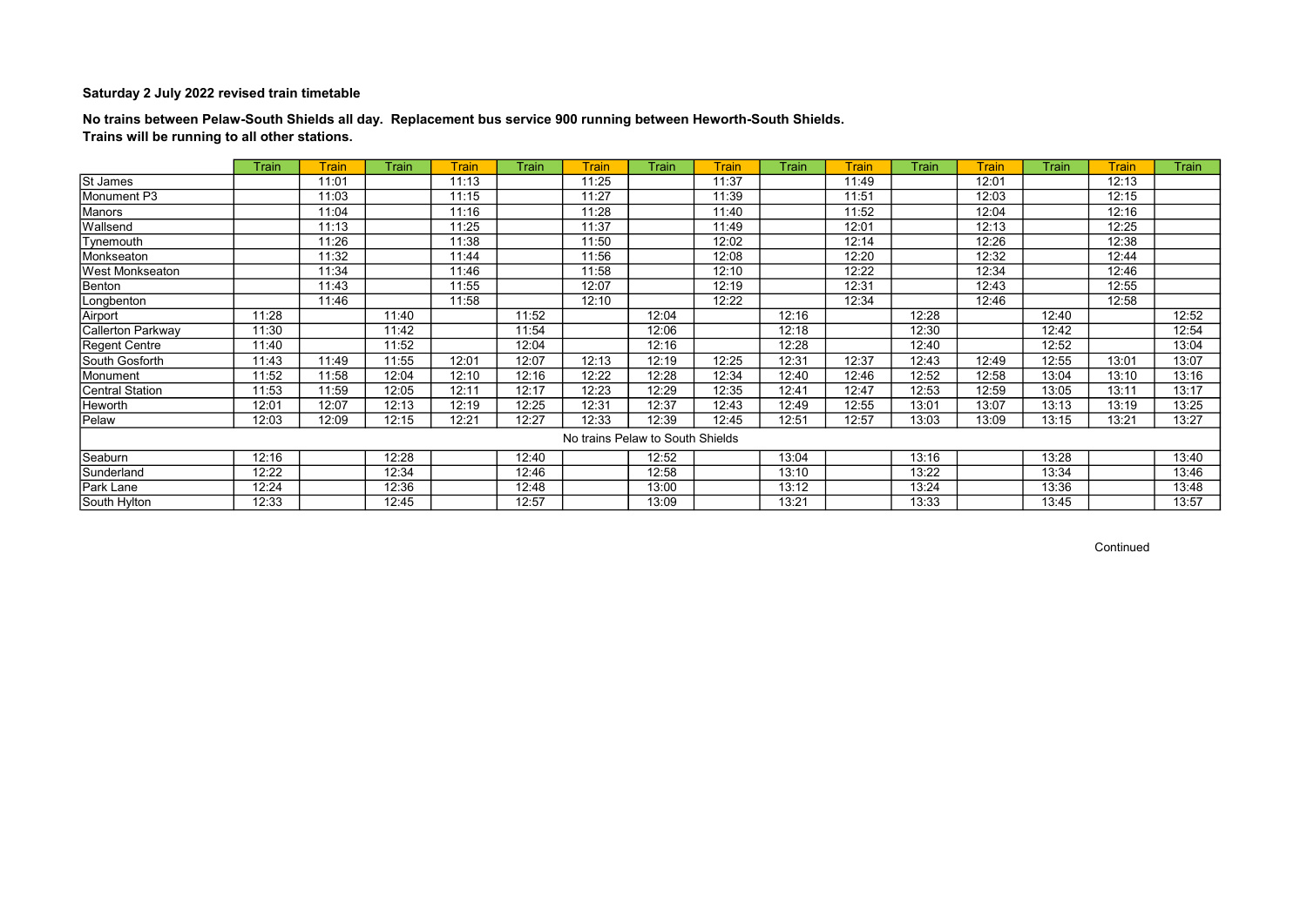No trains between Pelaw-South Shields all day. Replacement bus service 900 running between Heworth-South Shields. Trains will be running to all other stations.

|                        | <b>Train</b> | Train | <b>Train</b> | <b>Train</b> | <b>Train</b> | Train | <b>Train</b>                     | Train | <b>Train</b> | <b>Train</b> | <b>Train</b> | Train | <b>Train</b> | Train | <b>Train</b> |
|------------------------|--------------|-------|--------------|--------------|--------------|-------|----------------------------------|-------|--------------|--------------|--------------|-------|--------------|-------|--------------|
| St James               | 12:25        |       | 12:37        |              | 12:49        |       | 13:01                            |       | 13:13        |              | 13:25        |       | 13:37        |       | 13:49        |
| Monument P3            | 12:27        |       | 12:39        |              | 12:51        |       | 13:03                            |       | 13:15        |              | 13:27        |       | 13:39        |       | 13:51        |
| Manors                 | 12:28        |       | 12:40        |              | 12:52        |       | 13:04                            |       | 13:16        |              | 13:28        |       | 13:40        |       | 13:52        |
| Wallsend               | 12:37        |       | 12:49        |              | 13:01        |       | 13:13                            |       | 13:25        |              | 13:37        |       | 13:49        |       | 14:01        |
| Tynemouth              | 12:50        |       | 13:02        |              | 13:14        |       | 13:26                            |       | 13:38        |              | 13:50        |       | 14:02        |       | 14:14        |
| Monkseaton             | 12:56        |       | 13:08        |              | 13:20        |       | 13:32                            |       | 13:44        |              | 13:56        |       | 14:08        |       | 14:20        |
| West Monkseaton        | 12:58        |       | 13:10        |              | 13:22        |       | 13:34                            |       | 13:46        |              | 13:58        |       | 14:10        |       | 14:22        |
| Benton                 | 13:07        |       | 13:19        |              | 13:31        |       | 13:43                            |       | 13:55        |              | 14:07        |       | 14:19        |       | 14:31        |
| Longbenton             | 13:10        |       | 13:22        |              | 13:34        |       | 13:46                            |       | 13:58        |              | 14:10        |       | 14:22        |       | 14:34        |
| Airport                |              | 13:04 |              | 13:16        |              | 13:28 |                                  | 13:40 |              | 13:52        |              | 14:04 |              | 14:16 |              |
| Callerton Parkway      |              | 13:06 |              | 13:18        |              | 13:30 |                                  | 13:42 |              | 13:54        |              | 14:06 |              | 14:18 |              |
| Regent Centre          |              | 13:16 |              | 13:28        |              | 13:40 |                                  | 13:52 |              | 14:04        |              | 14:16 |              | 14:28 |              |
| South Gosforth         | 13:13        | 13:19 | 13:25        | 13:31        | 13:37        | 13:43 | 13:49                            | 13:55 | 14:01        | 14:07        | 14:13        | 14:19 | 14:25        | 14:31 | 14:37        |
| Monument               | 13:22        | 13:28 | 13:34        | 13:40        | 13:46        | 13:52 | 13:58                            | 14:04 | 14:10        | 14:16        | 14:22        | 14:28 | 14:34        | 14:40 | 14:46        |
| <b>Central Station</b> | 13:23        | 13:29 | 13:35        | 13:41        | 13:47        | 13:53 | 13:59                            | 14:05 | 14:11        | 14:17        | 14:23        | 14:29 | 14:35        | 14:41 | 14:47        |
| Heworth                | 13:31        | 13:37 | 13:43        | 13:49        | 13:55        | 14:01 | 14:07                            | 14:13 | 14:19        | 14:25        | 14:31        | 14:37 | 14:43        | 14:49 | 14:55        |
| Pelaw                  | 13:33        | 13:39 | 13:45        | 13:51        | 13:57        | 14:03 | 14:09                            | 14:15 | 14:21        | 14:27        | 14:33        | 14:39 | 14:45        | 14:51 | 14:57        |
|                        |              |       |              |              |              |       | No trains Pelaw to South Shields |       |              |              |              |       |              |       |              |
| Seaburn                |              | 13:52 |              | 14:04        |              | 14:16 |                                  | 14:28 |              | 14:40        |              | 14:52 |              | 15:04 |              |
| Sunderland             |              | 13:58 |              | 14:10        |              | 14:22 |                                  | 14:34 |              | 14:46        |              | 14:58 |              | 15:10 |              |
| Park Lane              |              | 14:00 |              | 14:12        |              | 14:24 |                                  | 14:36 |              | 14:48        |              | 15:00 |              | 15:12 |              |
| South Hylton           |              | 14:09 |              | 14:21        |              | 14:33 |                                  | 14:45 |              | 14:57        |              | 15:09 |              | 15:21 |              |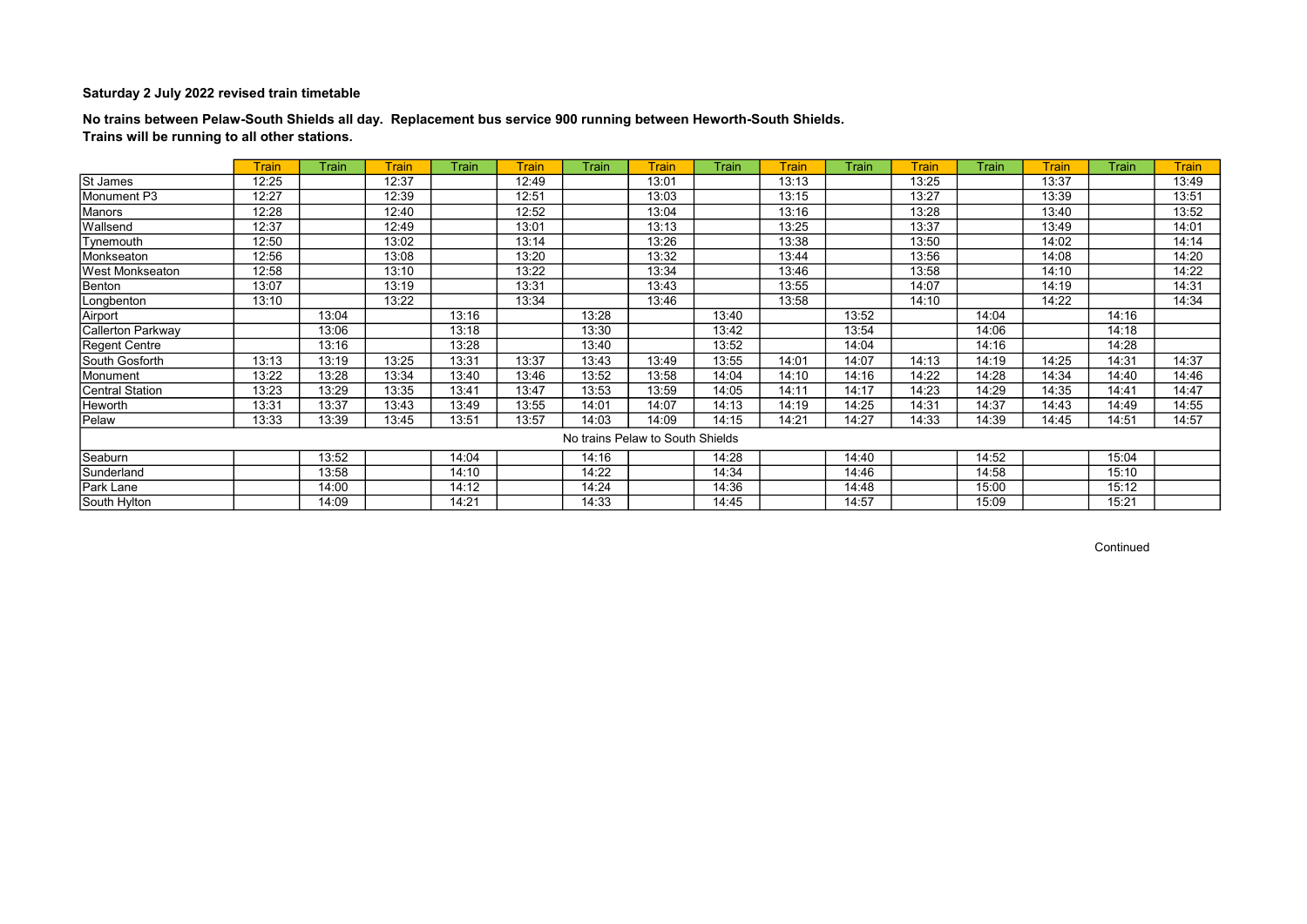No trains between Pelaw-South Shields all day. Replacement bus service 900 running between Heworth-South Shields. Trains will be running to all other stations.

|                          | Train | <b>Train</b> | <b>Train</b> | <b>Train</b> | <b>Train</b> | <b>Train</b>                     | <b>Train</b> | <b>Train</b> | Train | <b>Train</b> | <b>Train</b> | <b>Train</b> | Train | Train | <b>Train</b> |
|--------------------------|-------|--------------|--------------|--------------|--------------|----------------------------------|--------------|--------------|-------|--------------|--------------|--------------|-------|-------|--------------|
| St James                 |       | 14:01        |              | 14:13        |              | 14:25                            |              | 14:37        |       | 14:49        |              | 15:01        |       | 15:13 |              |
| Monument P3              |       | 14:03        |              | 14:15        |              | 14:27                            |              | 14:39        |       | 14:51        |              | 15:03        |       | 15:15 |              |
| Manors                   |       | 14:04        |              | 14:16        |              | 14:28                            |              | 14:40        |       | 14:52        |              | 15:04        |       | 15:16 |              |
| Wallsend                 |       | 14:13        |              | 14:25        |              | 14:37                            |              | 14:49        |       | 15:01        |              | 15:13        |       | 15:25 |              |
| Tynemouth                |       | 14:26        |              | 14:38        |              | 14:50                            |              | 15:02        |       | 15:14        |              | 15:26        |       | 15:38 |              |
| Monkseaton               |       | 14:32        |              | 14:44        |              | 14:56                            |              | 15:08        |       | 15:20        |              | 15:32        |       | 15:44 |              |
| West Monkseaton          |       | 14:34        |              | 14:46        |              | 14:58                            |              | 15:10        |       | 15:22        |              | 15:34        |       | 15:46 |              |
| Benton                   |       | 14:43        |              | 14:55        |              | 15:07                            |              | 15:19        |       | 15:31        |              | 15:43        |       | 15:55 |              |
| Longbenton               |       | 14:46        |              | 14:58        |              | 15:10                            |              | 15:22        |       | 15:34        |              | 15:46        |       | 15:58 |              |
| Airport                  | 14:28 |              | 14:40        |              | 14:52        |                                  | 15:04        |              | 15:16 |              | 15:28        |              | 15:40 |       | 15:52        |
| <b>Callerton Parkway</b> | 14:30 |              | 14:42        |              | 14:54        |                                  | 15:06        |              | 15:18 |              | 15:30        |              | 15:42 |       | 15:54        |
| Regent Centre            | 14:40 |              | 14:52        |              | 15:04        |                                  | 15:16        |              | 15:28 |              | 15:40        |              | 15:52 |       | 16:04        |
| South Gosforth           | 14:43 | 14:49        | 14:55        | 15:01        | 15:07        | 15:13                            | 15:19        | 15:25        | 15:31 | 15:37        | 15:43        | 15:49        | 15:55 | 16:01 | 16:07        |
| Monument                 | 14:52 | 14:58        | 15:04        | 15:10        | 15:16        | 15:22                            | 15:28        | 15:34        | 15:40 | 15:46        | 15:52        | 15:58        | 16:04 | 16:10 | 16:16        |
| Central Station          | 14:53 | 14:59        | 15:05        | 15:11        | 15:17        | 15:23                            | 15:29        | 15:35        | 15:41 | 15:47        | 15:53        | 15:59        | 16:05 | 16:11 | 16:17        |
| Heworth                  | 15:01 | 15:07        | 15:13        | 15:19        | 15:25        | 15:31                            | 15:37        | 15:43        | 15:49 | 15:55        | 16:01        | 16:07        | 16:13 | 16:19 | 16:25        |
| Pelaw                    | 15:03 | 15:09        | 15:15        | 15:21        | 15:27        | 15:33                            | 15:39        | 15:45        | 15:51 | 15:57        | 16:03        | 16:09        | 16:15 | 16:21 | 16:27        |
|                          |       |              |              |              |              | No trains Pelaw to South Shields |              |              |       |              |              |              |       |       |              |
| Seaburn                  | 15:16 |              | 15:28        |              | 15:40        |                                  | 15:52        |              | 16:04 |              | 16:16        |              | 16:28 |       | 16:40        |
| Sunderland               | 15:22 |              | 15:34        |              | 15:46        |                                  | 15:58        |              | 16:10 |              | 16:22        |              | 16:34 |       | 16:46        |
| Park Lane                | 15:24 |              | 15:36        |              | 15:48        |                                  | 16:00        |              | 16:12 |              | 16:24        |              | 16:36 |       | 16:48        |
| South Hylton             | 15:33 |              | 15:45        |              | 15:57        |                                  | 16:09        |              | 16:21 |              | 16:33        |              | 16:45 |       | 16:57        |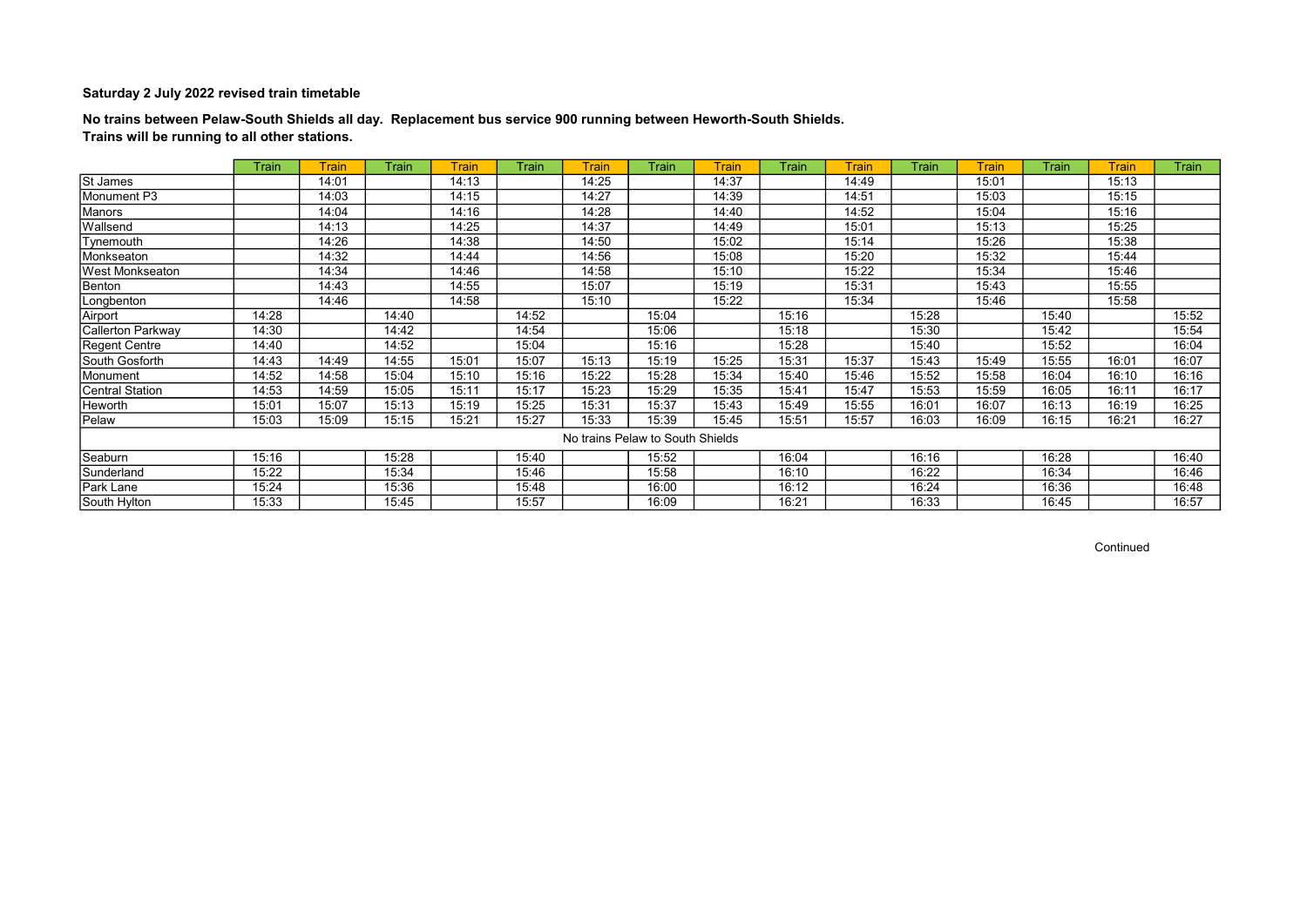No trains between Pelaw-South Shields all day. Replacement bus service 900 running between Heworth-South Shields. Trains will be running to all other stations.

|                        | <b>Train</b> | Train | <b>Train</b> | Train | <b>Train</b> | Train | <b>Train</b>                     | Train | <b>Train</b> | <b>Train</b> | <b>Train</b> | Train | <b>Train</b> | Train | <b>Train</b> |
|------------------------|--------------|-------|--------------|-------|--------------|-------|----------------------------------|-------|--------------|--------------|--------------|-------|--------------|-------|--------------|
| St James               | 15:25        |       | 15:37        |       | 15:49        |       | 16:01                            |       | 16:13        |              | 16:25        |       | 16:37        |       | 16:49        |
| Monument P3            | 15:27        |       | 15:39        |       | 15:51        |       | 16:03                            |       | 16:15        |              | 16:27        |       | 16:39        |       | 16:51        |
| Manors                 | 15:28        |       | 15:40        |       | 15:52        |       | 16:04                            |       | 16:16        |              | 16:28        |       | 16:40        |       | 16:52        |
| Wallsend               | 15:37        |       | 15:49        |       | 16:01        |       | 16:13                            |       | 16:25        |              | 16:37        |       | 16:49        |       | 17:01        |
| Tynemouth              | 15:50        |       | 16:02        |       | 16:14        |       | 16:26                            |       | 16:38        |              | 16:50        |       | 17:02        |       | 17:14        |
| Monkseaton             | 15:56        |       | 16:08        |       | 16:20        |       | 16:32                            |       | 16:44        |              | 16:56        |       | 17:08        |       | 17:20        |
| West Monkseaton        | 15:58        |       | 16:10        |       | 16:22        |       | 16:34                            |       | 16:46        |              | 16:58        |       | 17:10        |       | 17:22        |
| Benton                 | 16:07        |       | 16:19        |       | 16:31        |       | 16:43                            |       | 16:55        |              | 17:07        |       | 17:19        |       | 17:31        |
| Longbenton             | 16:10        |       | 16:22        |       | 16:34        |       | 16:46                            |       | 16:58        |              | 17:10        |       | 17:22        |       | 17:34        |
| Airport                |              | 16:04 |              | 16:16 |              | 16:28 |                                  | 16:40 |              | 16:52        |              | 17:04 |              | 17:16 |              |
| Callerton Parkway      |              | 16:06 |              | 16:18 |              | 16:30 |                                  | 16:42 |              | 16:54        |              | 17:06 |              | 17:18 |              |
| Regent Centre          |              | 16:16 |              | 16:28 |              | 16:40 |                                  | 16:52 |              | 17:04        |              | 17:16 |              | 17:28 |              |
| South Gosforth         | 16:13        | 16:19 | 16:25        | 16:31 | 16:37        | 16:43 | 16:49                            | 16:55 | 17:01        | 17:07        | 17:13        | 17:19 | 17:25        | 17:31 | 17:37        |
| Monument               | 16:22        | 16:28 | 16:34        | 16:40 | 16:46        | 16:52 | 16:58                            | 17:04 | 17:10        | 17:16        | 17:22        | 17:28 | 17:34        | 17:40 | 17:46        |
| <b>Central Station</b> | 16:23        | 16:29 | 16:35        | 16:41 | 16:47        | 16:53 | 16:59                            | 17:05 | 17:11        | 17:17        | 17:23        | 17:29 | 17:35        | 17:41 | 17:47        |
| Heworth                | 16:31        | 16:37 | 16:43        | 16:49 | 16:55        | 17:01 | 17:07                            | 17:13 | 17:19        | 17:25        | 17:31        | 17:37 | 17:43        | 17:49 | 17:55        |
| Pelaw                  | 16:33        | 16:39 | 16:45        | 16:51 | 16:57        | 17:03 | 17:09                            | 17:15 | 17:21        | 17:27        | 17:33        | 17:39 | 17:45        | 17:51 | 17:57        |
|                        |              |       |              |       |              |       | No trains Pelaw to South Shields |       |              |              |              |       |              |       |              |
| Seaburn                |              | 16:52 |              | 17:04 |              | 17:16 |                                  | 17:28 |              | 17:40        |              | 17:52 |              | 18:04 |              |
| Sunderland             |              | 16:58 |              | 17:10 |              | 17:22 |                                  | 17:34 |              | 17:46        |              | 17:58 |              | 18:11 |              |
| Park Lane              |              | 17:00 |              | 17:12 |              | 17:24 |                                  | 17:36 |              | 17:48        |              | 18:01 |              | 18:15 |              |
| South Hylton           |              | 17:09 |              | 17:21 |              | 17:33 |                                  | 17:45 |              | 17:57        |              | 18:10 |              | 18:24 |              |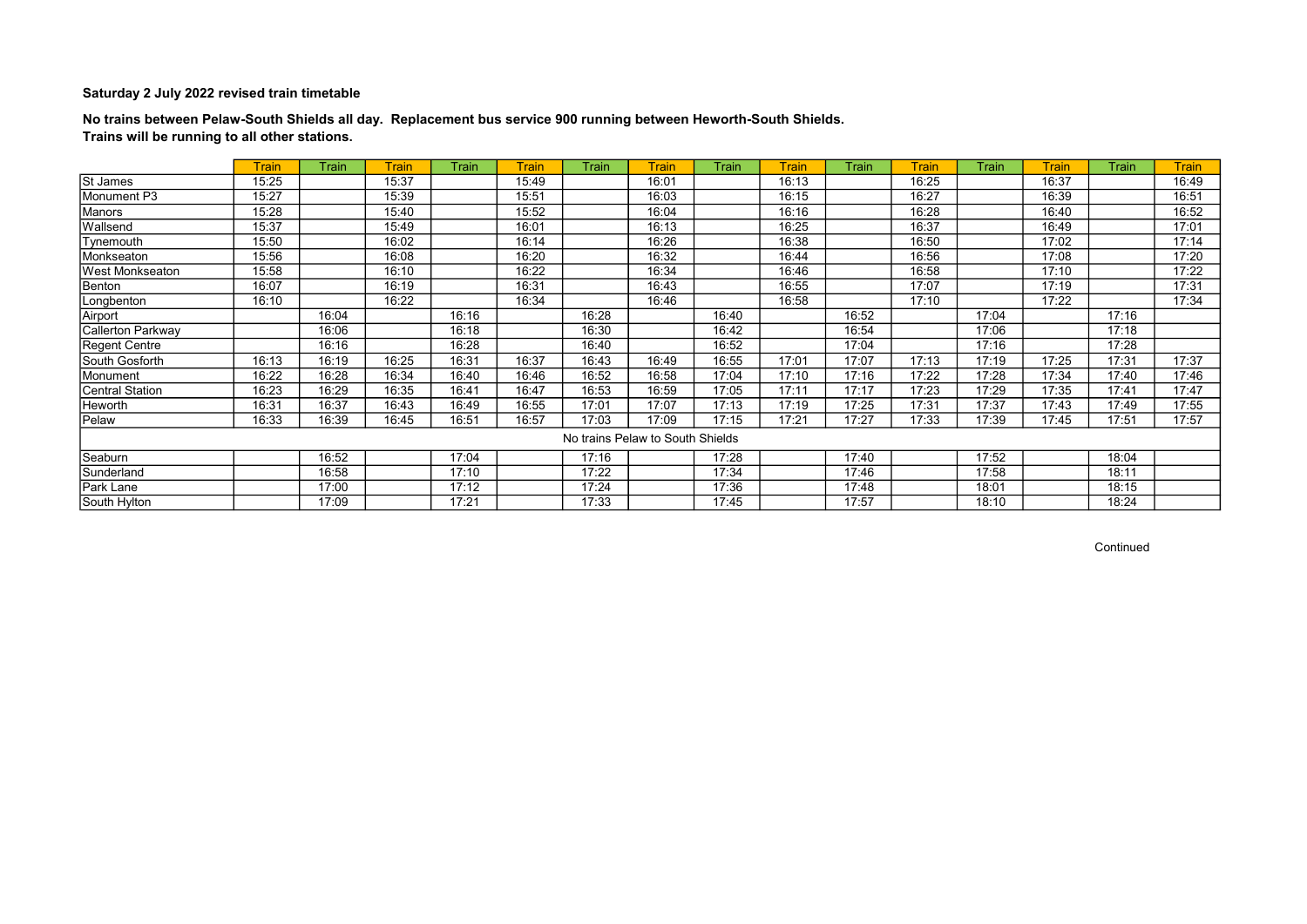No trains between Pelaw-South Shields all day. Replacement bus service 900 running between Heworth-South Shields. Trains will be running to all other stations.

|                          | Train | Train | <b>Train</b> | <b>Train</b> | <b>Train</b> | <b>Train</b> | Train                            | Train | <b>Train</b> | Train | <b>Train</b> | Train | <b>Train</b> | Train | <b>Train</b> |
|--------------------------|-------|-------|--------------|--------------|--------------|--------------|----------------------------------|-------|--------------|-------|--------------|-------|--------------|-------|--------------|
| St James                 |       | 17:01 |              | 17:14        |              | 17:29        |                                  |       | 17:44        |       | 17:59        |       | 18:15        |       | 18:30        |
| Monument P3              |       | 17:03 |              | 17:15        |              | 17:30        |                                  |       | 17:45        |       | 18:00        |       | 18:16        |       | 18:31        |
| Manors                   |       | 17:04 |              | 17:17        |              | 17:32        |                                  |       | 17:47        |       | 18:02        |       | 18:18        |       | 18:33        |
| Wallsend                 |       | 17:13 |              | 17:25        |              | 17:40        |                                  |       | 17:55        |       | 18:10        |       | 18:26        |       | 18:41        |
| Tynemouth                |       | 17:26 |              | 17:38        |              | 17:53        |                                  |       | 18:08        |       | 18:23        |       | 18:39        |       | 18:54        |
| Monkseaton               |       | 17:32 |              | 17:44        |              | 17:59        |                                  |       | 18:14        |       | 18:29        |       | 18:45        |       | 19:00        |
| West Monkseaton          |       | 17:34 |              | 17:46        |              | 18:01        |                                  |       | 18:16        |       | 18:31        |       | 18:46        |       | 19:01        |
| Benton                   |       | 17:43 |              | 17:56        |              | 18:11        |                                  |       | 18:26        |       | 18:41        |       | 18:56        |       | 19:11        |
| Longbenton               |       | 17:46 |              | 17:59        |              | 18:14        |                                  |       | 18:29        |       | 18:44        |       | 18:59        |       | 19:14        |
| Airport                  | 17:28 |       | 17:40        |              | 17:54        |              | 18:09                            | 18:13 |              | 18:24 |              | 18:39 |              | 18:54 |              |
| <b>Callerton Parkway</b> | 17:30 |       | 17:42        |              | 17:56        |              | 18:11                            | 18:15 |              | 18:26 |              | 18:41 |              | 18:56 |              |
| Regent Centre            | 17:40 |       | 17:52        |              | 18:06        |              | 18:21                            | 18:25 |              | 18:36 |              | 18:51 |              | 19:06 |              |
| South Gosforth           | 17:43 | 17:49 | 17:55        | 18:02        | 18:09        | 18:17        | 18:24                            | 18:28 | 18:32        | 18:39 | 18:47        | 18:54 | 19:02        | 19:09 | 19:17        |
| Monument                 | 17:52 | 17:58 | 18:04        | 18:09        | 18:17        | 18:24        | 18:32                            |       | 18:39        | 18:47 | 18:54        | 19:02 | 19:09        | 19:17 | 19:24        |
| <b>Central Station</b>   | 17:53 | 17:59 | 18:05        | 18:11        | 18:18        | 18:26        | 18:33                            |       | 18:41        | 18:48 | 18:56        | 19:03 | 19:11        | 19:18 | 19:26        |
| Heworth                  | 18:01 | 18:07 | 18:13        | 18:18        | 18:26        | 18:33        | 18:41                            |       | 18:48        | 18:56 | 19:03        | 19:11 | 19:18        | 19:26 | 19:33        |
| Pelaw                    | 18:03 | 18:09 | 18:15        | 18:20        | 18:28        | 18:35        | 18:43                            |       | 18:50        | 18:58 | 19:05        | 19:13 | 19:20        | 19:28 | 19:35        |
|                          |       |       |              |              |              |              | No trains Pelaw to South Shields |       |              |       |              |       |              |       |              |
| Seaburn                  | 18:16 |       | 18:28        |              | 18:41        |              | 18:56                            |       |              | 19:11 |              | 19:26 |              | 19:41 |              |
| Sunderland               | 18:22 |       | 18:34        |              | 18:47        |              | 19:02                            |       |              | 19:17 |              | 19:32 |              | 19:47 |              |
| Park Lane                | 18:24 |       | 18:36        |              | 18:49        |              | 19:04                            |       |              | 19:19 |              | 19:34 |              | 19:49 |              |
| South Hylton             | 18:33 |       | 18:45        |              | 18:58        |              | 19:13                            |       |              | 19:28 |              | 19:43 |              | 19:58 |              |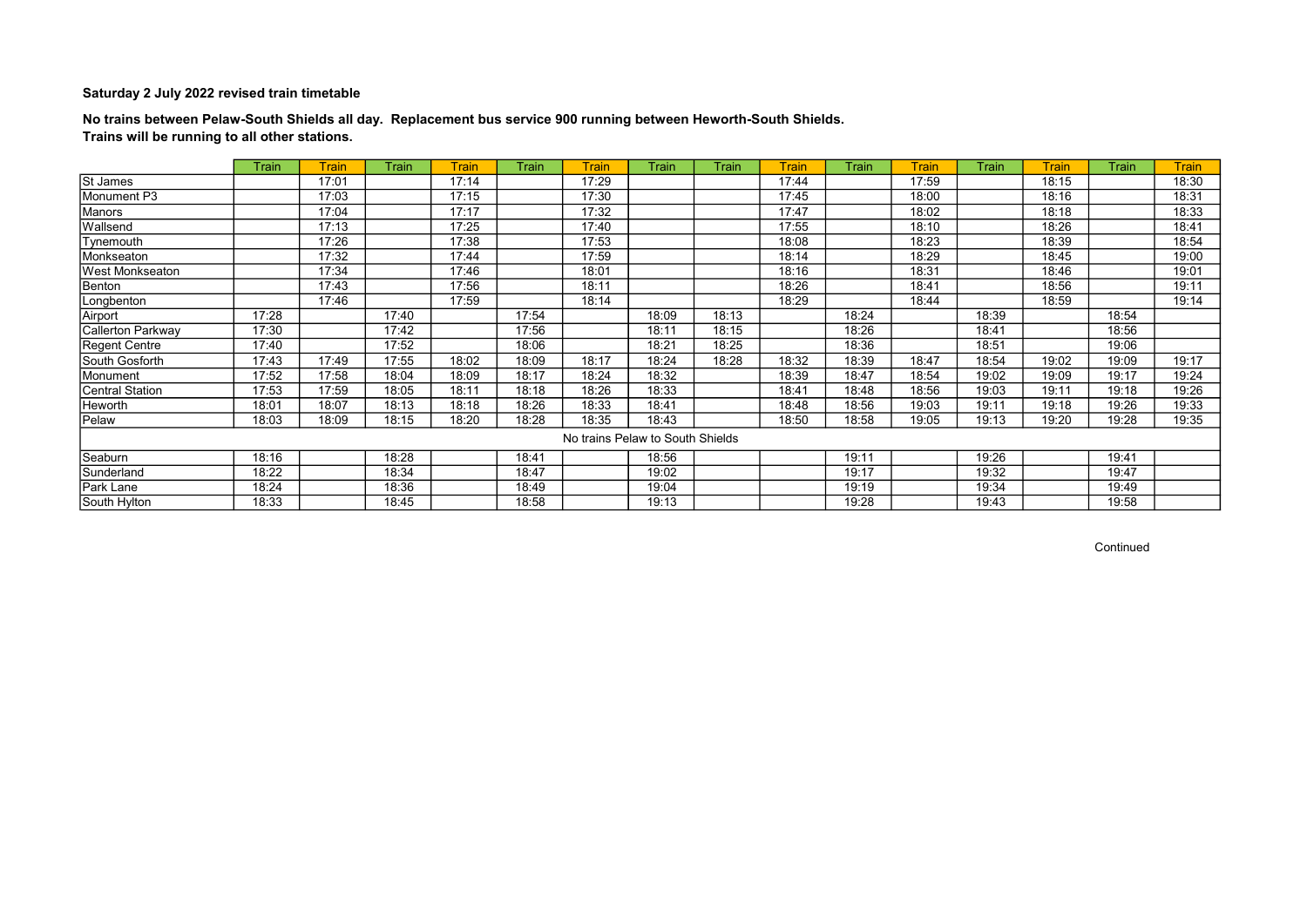No trains between Pelaw-South Shields all day. Replacement bus service 900 running between Heworth-South Shields. Trains will be running to all other stations.

|                          | Train | <b>Train</b> | <b>Train</b> | <b>Train</b> | Train | <b>Train</b>                     | <b>Train</b> | <b>Train</b> | Train | <b>Train</b> | <b>Train</b> | <b>Train</b> | Train | Train | <b>Train</b> |
|--------------------------|-------|--------------|--------------|--------------|-------|----------------------------------|--------------|--------------|-------|--------------|--------------|--------------|-------|-------|--------------|
| <b>St James</b>          |       | 18:45        |              | 19:00        |       | 19:15                            |              | 19:30        |       | 19:45        |              | 20:00        |       | 20:15 |              |
| Monument P3              |       | 18:46        |              | 19:01        |       | 19:16                            |              | 19:31        |       | 19:46        |              | 20:01        |       | 20:16 |              |
| Manors                   |       | 18:48        |              | 19:03        |       | 19:18                            |              | 19:33        |       | 19:48        |              | 20:03        |       | 20:18 |              |
| Wallsend                 |       | 18:56        |              | 19:11        |       | 19:26                            |              | 19:41        |       | 19:56        |              | 20:11        |       | 20:26 |              |
| Tynemouth                |       | 19:09        |              | 19:24        |       | 19:39                            |              | 19:54        |       | 20:09        |              | 20:24        |       | 20:39 |              |
| Monkseaton               |       | 19:15        |              | 19:30        |       | 19:45                            |              | 20:00        |       | 20:15        |              | 20:30        |       | 20:45 |              |
| <b>West Monkseaton</b>   |       | 19:16        |              | 19:31        |       | 19:46                            |              | 20:01        |       | 20:16        |              | 20:31        |       | 20:46 |              |
| Benton                   |       | 19:26        |              | 19:41        |       | 19:56                            |              | 20:11        |       | 20:26        |              | 20:41        |       | 20:56 |              |
| Longbenton               |       | 19:29        |              | 19:44        |       | 19:59                            |              | 20:14        |       | 20:29        |              | 20:44        |       | 20:59 |              |
| Airport                  | 19:09 |              | 19:24        |              | 19:39 |                                  | 19:54        |              | 20:09 |              | 20:24        |              | 20:39 |       | 20:54        |
| <b>Callerton Parkway</b> | 19:11 |              | 19:26        |              | 19:41 |                                  | 19:56        |              | 20:11 |              | 20:26        |              | 20:41 |       | 20:56        |
| Regent Centre            | 19:21 |              | 19:36        |              | 19:51 |                                  | 20:06        |              | 20:21 |              | 20:36        |              | 20:51 |       | 21:06        |
| South Gosforth           | 19:24 | 19:32        | 19:39        | 19:47        | 19:54 | 20:02                            | 20:09        | 20:17        | 20:24 | 20:32        | 20:39        | 20:47        | 20:54 | 21:02 | 21:09        |
| Monument                 | 19:32 | 19:39        | 19:47        | 19:54        | 20:02 | 20:09                            | 20:17        | 20:24        | 20:32 | 20:39        | 20:47        | 20:54        | 21:02 | 21:09 | 21:17        |
| <b>Central Station</b>   | 19:33 | 19:41        | 19:48        | 19:56        | 20:03 | 20:11                            | 20:18        | 20:26        | 20:33 | 20:41        | 20:48        | 20:56        | 21:03 | 21:11 | 21:18        |
| Heworth                  | 19:41 | 19:48        | 19:56        | 20:03        | 20:11 | 20:18                            | 20:26        | 20:33        | 20:41 | 20:48        | 20:56        | 21:03        | 21:11 | 21:18 | 21:26        |
| Pelaw                    | 19:43 | 19:50        | 19:58        | 20:05        | 20:13 | 20:20                            | 20:28        | 20:35        | 20:43 | 20:50        | 20:58        | 21:05        | 21:13 | 21:20 | 21:28        |
|                          |       |              |              |              |       | No trains Pelaw to South Shields |              |              |       |              |              |              |       |       |              |
| Seaburn                  | 19:56 |              | 20:11        |              | 20:26 |                                  | 20:41        |              | 20:56 |              | 21:11        |              | 21:26 |       | 21:41        |
| Sunderland               | 20:02 |              | 20:17        |              | 20:32 |                                  | 20:47        |              | 21:02 |              | 21:17        |              | 21:32 |       | 21:47        |
| Park Lane                | 20:04 |              | 20:19        |              | 20:34 |                                  | 20:49        |              | 21:04 |              | 21:19        |              | 21:34 |       | 21:49        |
| South Hylton             | 20:13 |              | 20:28        |              | 20:43 |                                  | 20:58        |              | 21:13 |              | 21:28        |              | 21:43 |       | 21:58        |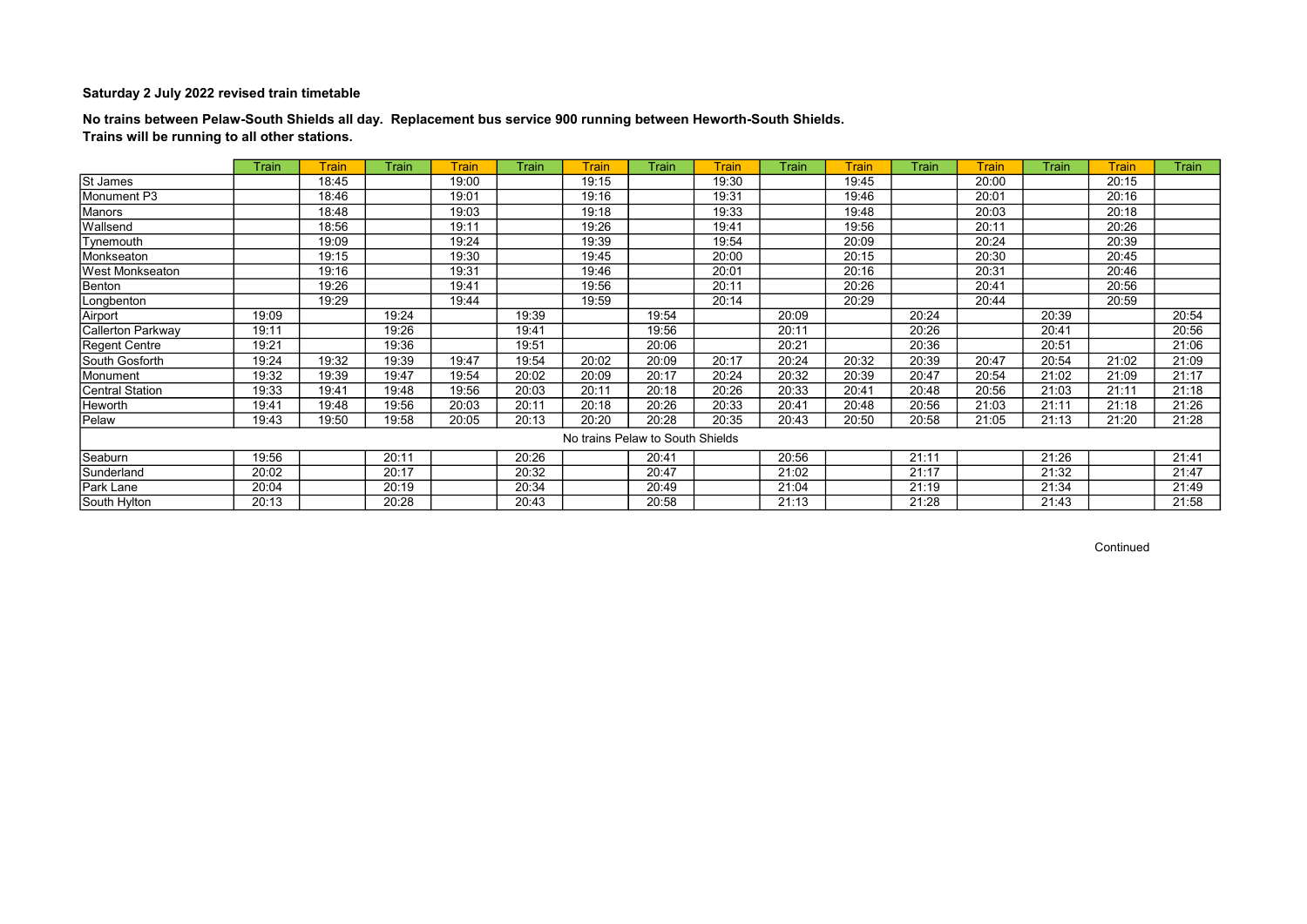No trains between Pelaw-South Shields all day. Replacement bus service 900 running between Heworth-South Shields. Trains will be running to all other stations.

|                        | <b>Train</b> | Train | <b>Train</b> | <b>Train</b> | <b>Train</b> | Train                            | Train | Train | <b>Train</b> | Train | <b>Train</b> | Train | <b>Train</b> | Train | <b>Train</b> |
|------------------------|--------------|-------|--------------|--------------|--------------|----------------------------------|-------|-------|--------------|-------|--------------|-------|--------------|-------|--------------|
| St James               | 20:30        |       | 20:45        |              | 21:00        |                                  | 21:15 |       | 21:30        |       | 21:45        |       | 22:00        |       | 22:15        |
| Monument P3            | 20:31        |       | 20:46        |              | 21:01        |                                  | 21:16 |       | 21:31        |       | 21:46        |       | 22:01        |       | 22:16        |
| Manors                 | 20:33        |       | 20:48        |              | 21:03        |                                  | 21:18 |       | 21:33        |       | 21:48        |       | 22:03        |       | 22:18        |
| Wallsend               | 20:41        |       | 20:56        |              | 21:11        |                                  | 21:26 |       | 21:41        |       | 21:56        |       | 22:11        |       | 22:26        |
| Tynemouth              | 20:54        |       | 21:09        |              | 21:24        |                                  | 21:39 |       | 21:54        |       | 22:09        |       | 22:24        |       | 22:39        |
| Monkseaton             | 21:00        |       | 21:15        |              | 21:30        |                                  | 21:45 |       | 22:00        |       | 22:15        |       | 22:30        |       | 22:45        |
| <b>West Monkseaton</b> | 21:01        |       | 21:16        |              | 21:31        |                                  | 21:46 |       | 22:01        |       | 22:16        |       | 22:31        |       | 22:46        |
| Benton                 | 21:11        |       | 21:26        |              | 21:41        |                                  | 21:56 |       | 22:11        |       | 22:26        |       | 22:41        |       | 22:56        |
| Longbenton             | 21:14        |       | 21:29        |              | 21:44        |                                  | 21:59 |       | 22:14        |       | 22:29        |       | 22:44        |       | 22:59        |
| Airport                |              | 21:09 |              | 21:24        |              | 21:39                            |       | 21:54 |              | 22:09 |              | 22:24 |              | 22:39 |              |
| Callerton Parkway      |              | 21:11 |              | 21:26        |              | 21:41                            |       | 21:56 |              | 22:11 |              | 22:26 |              | 22:41 |              |
| <b>Regent Centre</b>   |              | 21:21 |              | 21:36        |              | 21:51                            |       | 22:06 |              | 22:21 |              | 22:36 |              | 22:51 |              |
| South Gosforth         | 21:17        | 21:24 | 21:32        | 21:39        | 21:47        | 21:54                            | 22:02 | 22:09 | 22:17        | 22:24 | 22:32        | 22:39 | 22:47        | 22:54 | 23:02        |
| Monument               | 21:24        | 21:32 | 21:39        | 21:47        | 21:54        | 22:02                            | 22:09 | 22:17 | 22:24        | 22:32 | 22:39        | 22:47 | 22:54        | 23:02 | 23:09        |
| <b>Central Station</b> | 21:26        | 21:33 | 21:41        | 21:48        | 21:56        | 22:03                            | 22:11 | 22:18 | 22:26        | 22:33 | 22:41        | 22:48 | 22:56        | 23:03 | 23:11        |
| Heworth                | 21:33        | 21:41 | 21:48        | 21:56        | 22:03        | 22:11                            | 22:18 | 22:26 | 22:33        | 22:41 | 22:48        | 22:56 | 23:03        | 23:11 | 23:18        |
| Pelaw                  | 21:35        | 21:43 | 21:50        | 21:58        | 22:05        | 22:13                            | 22:20 | 22:28 | 22:35        | 22:43 | 22:50        | 22:58 | 23:05        | 23:13 | 23:20        |
|                        |              |       |              |              |              | No trains Pelaw to South Shields |       |       |              |       |              |       |              |       |              |
| Seaburn                |              | 21:56 |              | 22:11        |              | 22:26                            |       | 22:41 |              | 22:56 |              | 23:11 |              | 23:26 |              |
| Sunderland             |              | 22:02 |              | 22:17        |              | 22:32                            |       | 22:47 |              | 23:02 |              | 23:17 |              | 23:32 |              |
| Park Lane              |              | 22:04 |              | 22:19        |              | 22:34                            |       | 22:49 |              | 23:04 |              | 23:19 |              | 23:34 |              |
| South Hylton           |              | 22:13 |              | 22:28        |              | 22:43                            |       | 22:58 |              | 23:13 |              | 23:28 |              | 23:43 |              |